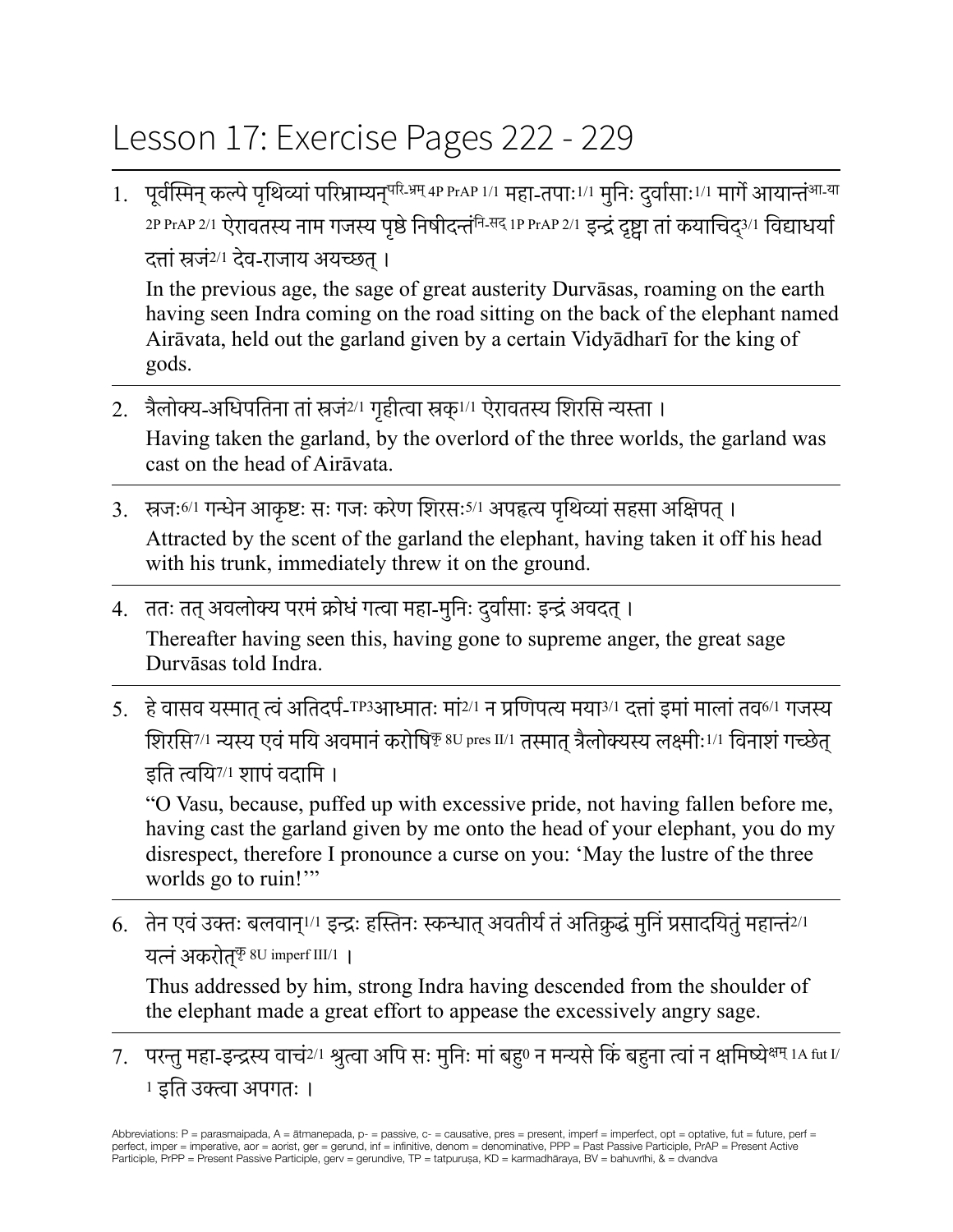But even having heard the speech of great Indra, the sage, having said, "You do not think me much; why (say) more? I will not forgive you," he left.

8. ततः प्रभृति<sup>0</sup> सर्वं भुवन-<sup>TP6</sup>त्रयं शक्रेण अन्यैः देवैः च सह दुर्वाससः<sup>6/1</sup> शापस्य प्रभावेण निर्लक्ष्मीकं अभवत्।

Beginning from then, along with Indra and the other gods, the entire three worlds became devoid of splendour by the power of the curse of Durvāsas.

9. यथा एवंलक्ष्म्या वर्चसा3/1 तेजसा3/1 च विरहितानांदेवानांऐश्वर्यंक्षयंअगच्छत्तथा तेदैत्यैः अन्यैः रक्षोभिः3/+ च युद्धेपराजिताः ।

In this way, as the power of the gods, deprived of prosperity, glory and brilliance, went to destruction, thus they were defeated in battle by Daityas and other demons.

- 10. तदा पृथिव्यां विप्राः यज्ञेषु मन्द-BV6आदराः अभवन् तापसाः च तपांसि<sup>2/+</sup> न आचरन् । Then on earth priests became indifferent towards sacrifices, ascetics did not practice austerities.
- 11. अतः परं दानं सत्य-वादं कारुण्यं अन्यान् धर्मान् च अवधीरयन्तः<sup>अव-धीर्</sup> 10P PrAP 1/+ नराः लोभेन उपहत-BV5मनसः1/+ अभवन्।

After this, men, disregarding charity, veracity, compassion, and other virtues, became them from whom minds were taken away by greed.

12. ततः बलक्षयेण बलिभिः द्विड्भिः<sup>3/+</sup> विजिताः असुरैः सह युद्धेन परिश्रान्ताः च सर्वे देवाः इन्द्र-BV6आद्याः अग्नि-BV6पुरोगमाः भयेन उद्विग्न-BV6चित्ताः भगवन्तंसमस्त-KDलोक-TP6पितामहं ब्रह्माणं एव शरणं प्रापद्यन्त<sup>प्र-पद्</sup> 4A imperf III/+  $\,$  |

Therefore conquered by the strong enemies due to the destruction of their strength, and fatigued by war with the demons, all the gods, Indra, etc., having Agni as their leader, having minds afflicted with fear, went unto the blessed Brahma, the grandfather of all the universe, for refuge.

English to Sanskrit

1. यदैरावतो नामेन्द्रस्य गजो दुर्वाससा तपस्विना तस्मै देवराजाय दत्तां स्रजं पृथिव्यां अक्षिपत् तदा सहसातिक्रोधंगत्वा महामुनिर्लोकत्रयाधिपतिं एवंअवदत्।